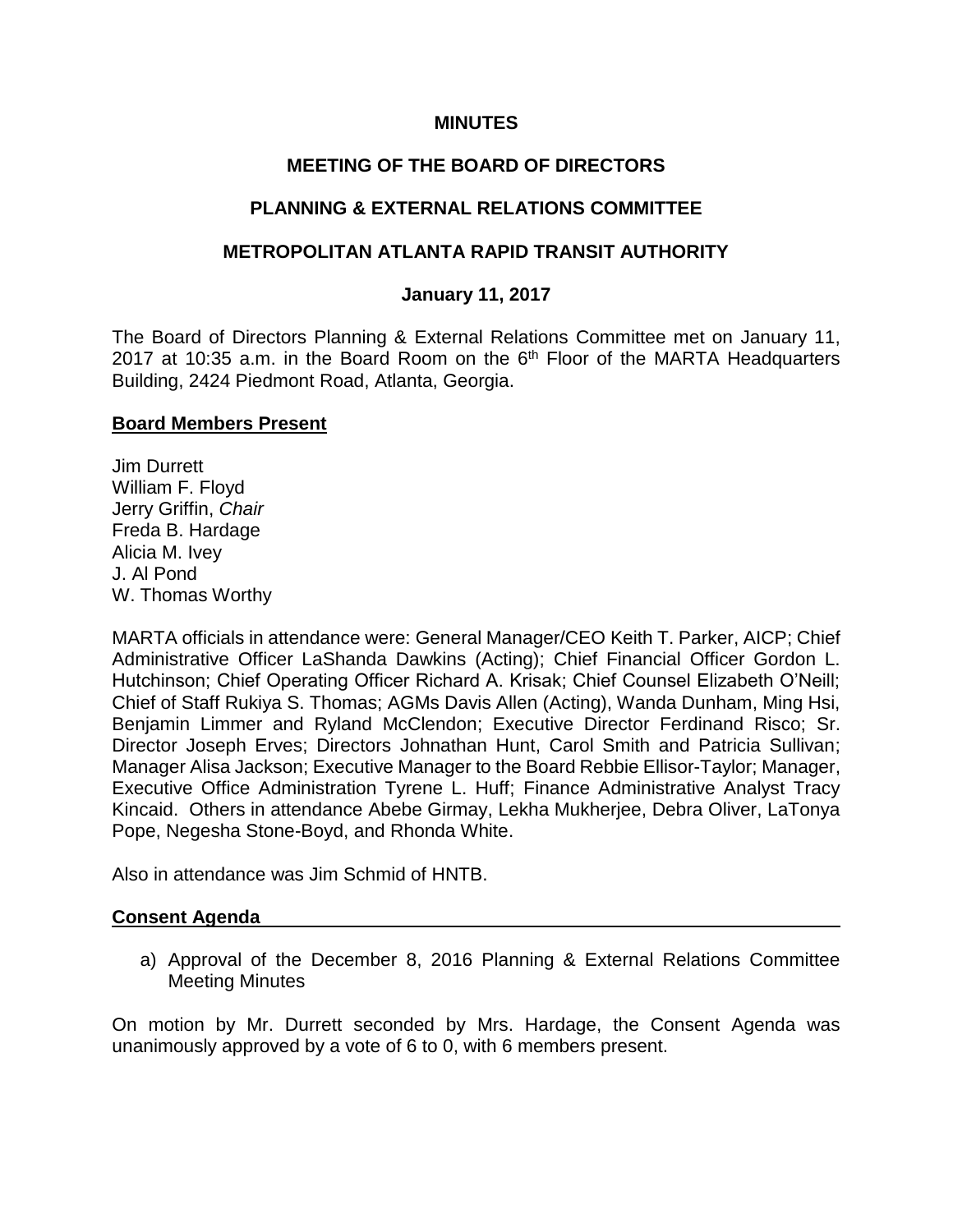## **Individual Agenda**

## **Briefing – Update on Regional Transit Committee 2014-2016 Work Program**

Mr. Limmer provided the Committee an update on the 2014-2016 Work Program of the Regional Transit Committee of the Atlanta Regional Commission.

## *Regional Transit Committee (RTC)*

- RTC is a policy committee of the Atlanta Regional Commission (ARC) that focuses on issues of regional transit planning, funding and governance
- RTC Voting Members
	- o ARC Chair
	- o Mayor, City of Atlanta
	- o Cobb County Commission Chair
	- o Cherokee County Commission Chair
	- o DeKalb County Chief Executive Officer
	- o Douglas County Commission Chair
	- o Fulton County Commission Chair
	- o Georgia Regional Transportation Authority Board Chair
	- o Gwinnett County Commission Chair
	- o MARTA Board Representative
	- o Paulding County Commission Chair

## *RTC Dues Structure*

- Total 3-year budget of \$3,000,000
- Member contributions of \$600,000 allow ARC to leverage \$2,400,000 in federal funds for the 3-year work program
- MARTA contributes \$150,000 annually (\$450,000 over 3 years) in in-kind service

## *2014 - 2016 Work Program*

- Regional Transit Planning
- Regional Transit Coordination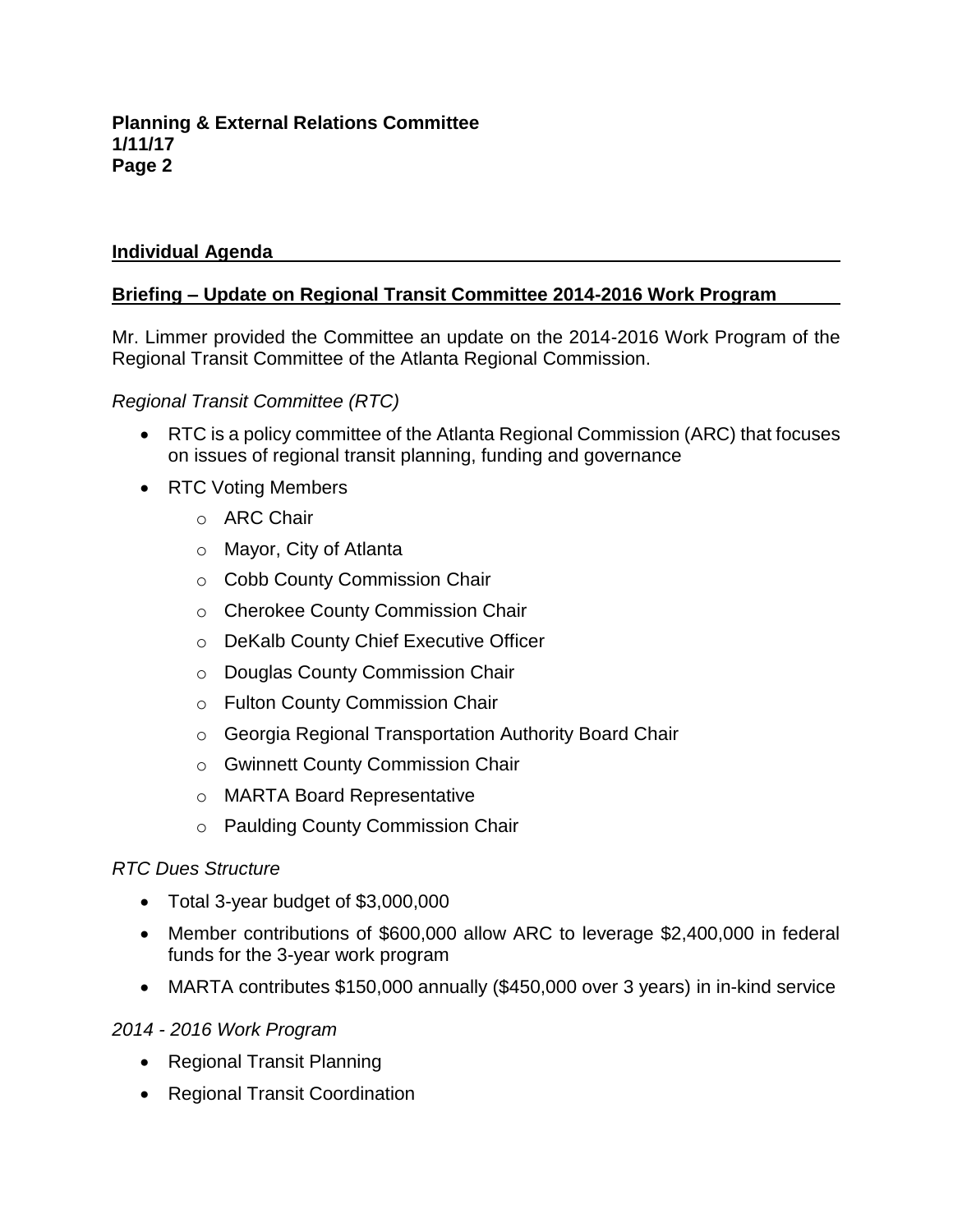- Regional Transit Data & Analysis
- Regional Fare Policy & Collection Coordination
- Regional Transit Marketing Analysis & Strategy Development

# *RTC Accomplishments*

- Human Services Transportation Plan Update
- Regional Transit Vision
- Regional Trip Planner
- Unified Bus Stop Signage
- Bike to Ride
- Regional Fare Collection
- Regional Marketing Strategy

## *Next Steps*

- Develop a new 3-year program (2017-2020)
- Request MARTA commitment of in-kind support
- Summer 2017
- Incoming RTC Chair orientation
- 2017 RTC supported initiatives:
- Support to legislative transit study committees
- Support transit planning and implementation from new funding sources
- Support transit in new managed lanes

Mrs. Hardage asked who is the MARTA Board Representative for the RTC.

Mr. Limmer said Chairman Ashe.

Mr. Parker said that he and Chairman Ashe attend the meetings together at times. In addition, other board members have attended on behalf of the Chairman; i.e., Mr. Daniels and Mr. Durrett.

Mr. Floyd asked does MARTA pay for membership.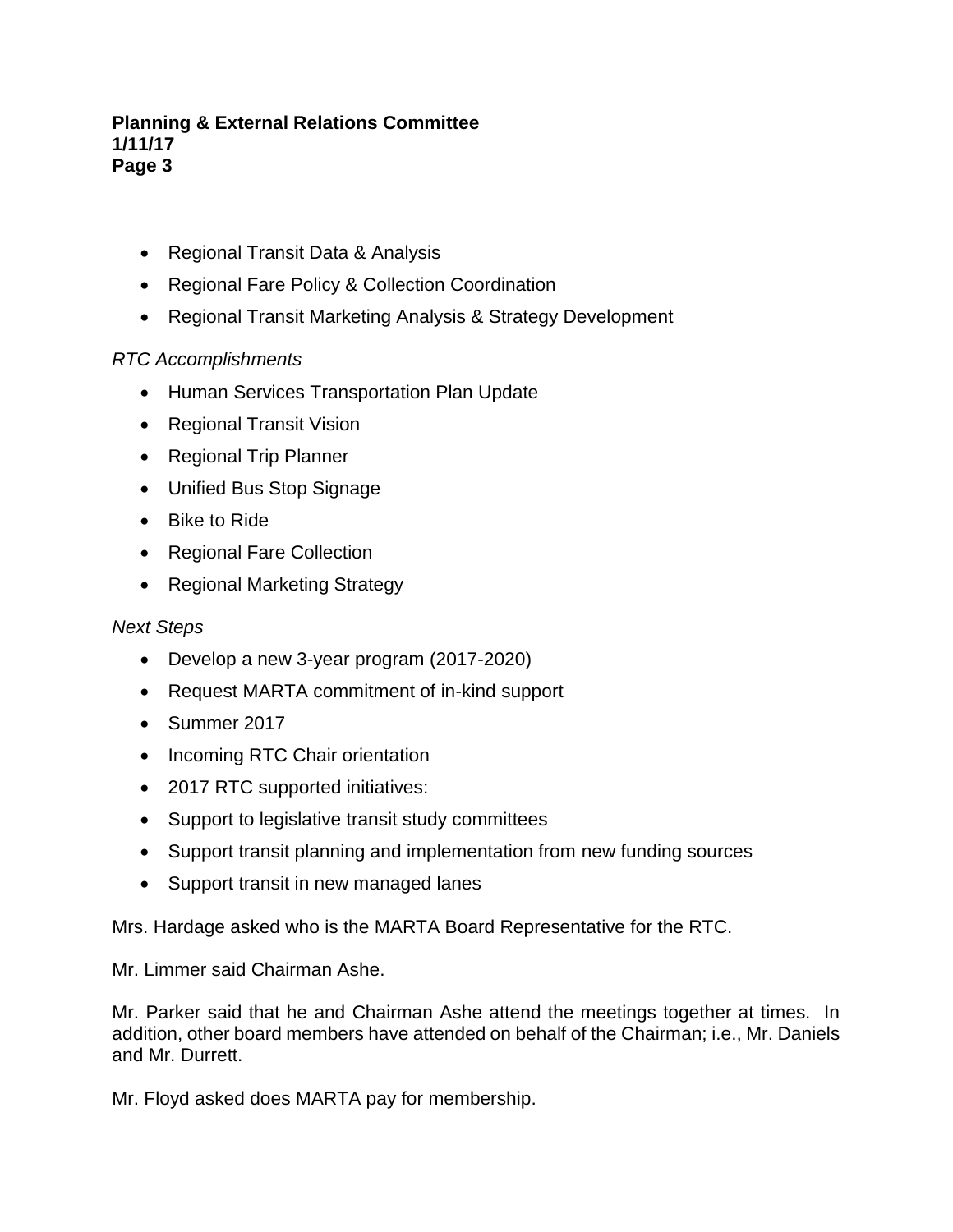Mr. Parker said MARTA pays with in-kind services.

Mr. Griffin asked if the accomplishments have been agreed upon or already completed.

Mr. Limmer said some have been completed while others will continue through 2017 to 2019.

Mr. Floyd asked who is the RTC Chair for 2017.

Mr. Limmer said the Chair has not been confirmed.

Mr. Griffin asked staff to provided that information to the Board when it is available.

## **Briefing – Regional Fare Product Focus Groups**

Ms. Smith briefed the Committee on the results of the Regional Fare Product Focus Groups.

## *Recent History of Regional Travel*

- MARTA was first transit agency 100% smart card
- Breeze has 4 pockets for individual types of fare
- CCT, GCT and GRTA use Breeze and own fare media with no transfer to MARTA
- Reciprocal agreement allows free transfers between MARTA and regional providers:
	- o Patrons must use a Breeze Card to receive a free transfer
	- o MARTA must begin or end the journey
	- o Breeze Card must have stored cash value or the specific operator's fare product to begin a regional trip
- Ease of trip planning, travel time, and cost can vary greatly
	- $\circ$  Patrons with cars or convenient access to Xpress routes enjoy comfortable trip into Atlanta for \$3.00 to \$5.00
	- $\circ$  Travel times similar to driving
	- o Non-Xpress trip on CCT or GCT local routes with transfer to MARTA can take from 2 to 4 hours - \$5.00 or more
	- o Regional local trips may require walks over 2 miles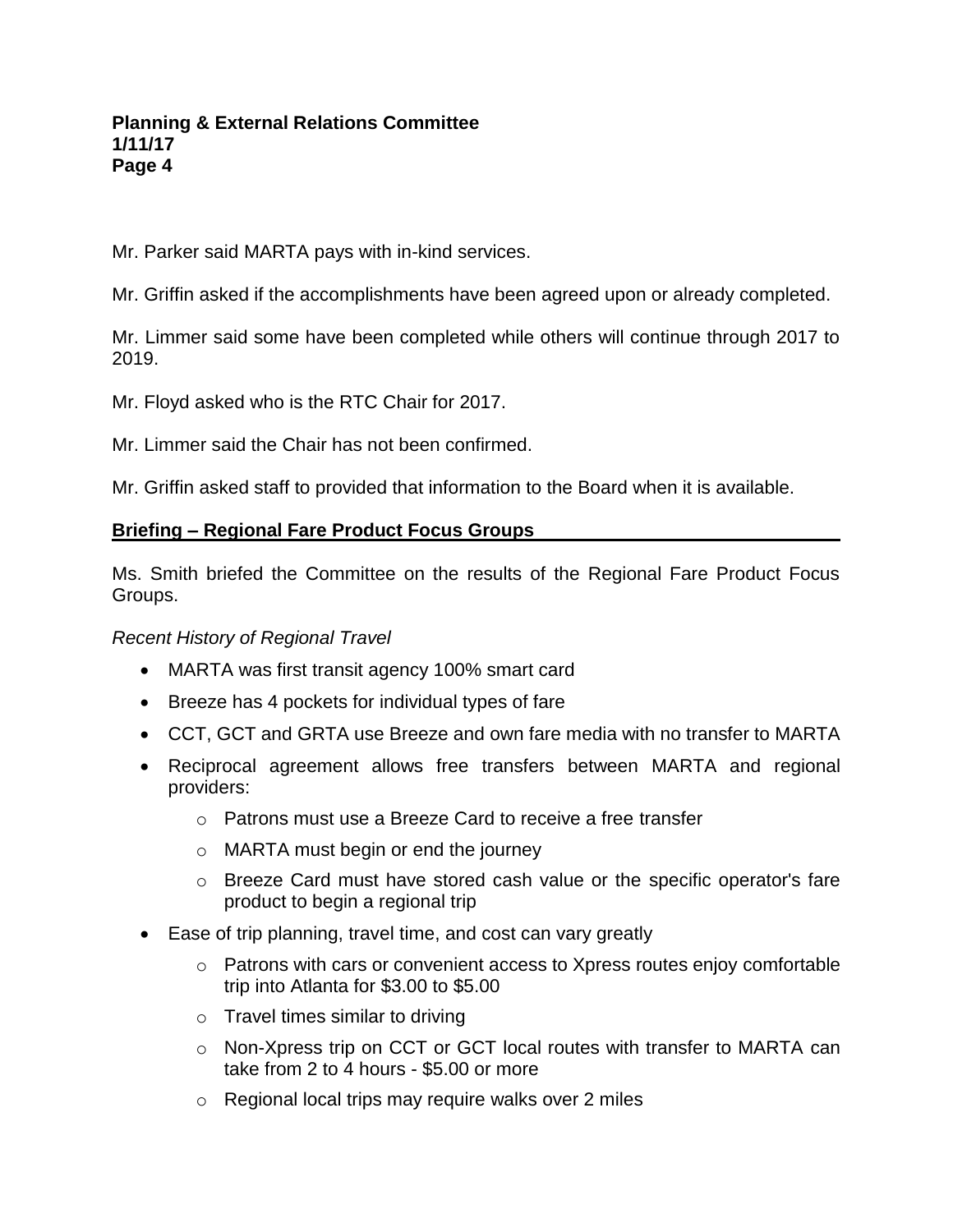# *Background and Methodology*

- Conduct focus groups with regional bus riders
	- o Explore interest in regional fare product for customers using multiple regional systems
- Study objectives
	- o Determine rider behavior while using multiple systems
	- o Verify challenges of current fare structure
	- o Establish perceived benefits and drawbacks of a regional fare product
	- o Determine riders' ideal regional fare product
- Conducted four focus groups among patrons
	- o Group 1: Patrons of GRTA and other provider(s)
	- o Group 2: Patrons of GCT and other provider(s)
	- $\circ$  Group 3: LEP speakers, mix of transit providers
	- $\circ$  Group 4: Patrons of CCT and other provider(s)
- Groups were held on October 18-19, 2016
- Almost all participants used MARTA in addition to the agencies listed above
- Management from agencies fully participated in process

## *Multiple System Usage: Results*

- Express or regional local bus service and MARTA rail for weekday work commutes
- LEP Hispanic patrons more likely to use for nonwork trips
- Fare payment 'it's complicated'
- Many load cash value on Breeze or use Breeze and regional fare media
- Most LEP Hispanic patrons load cash on their Breeze cards

## *Regional Fare Product: Questions Posed*

- General definition of a regional fare product provided
- Initial reactions were positive and prompted questions
- When asked to design their ideal regional fare product, interest was strong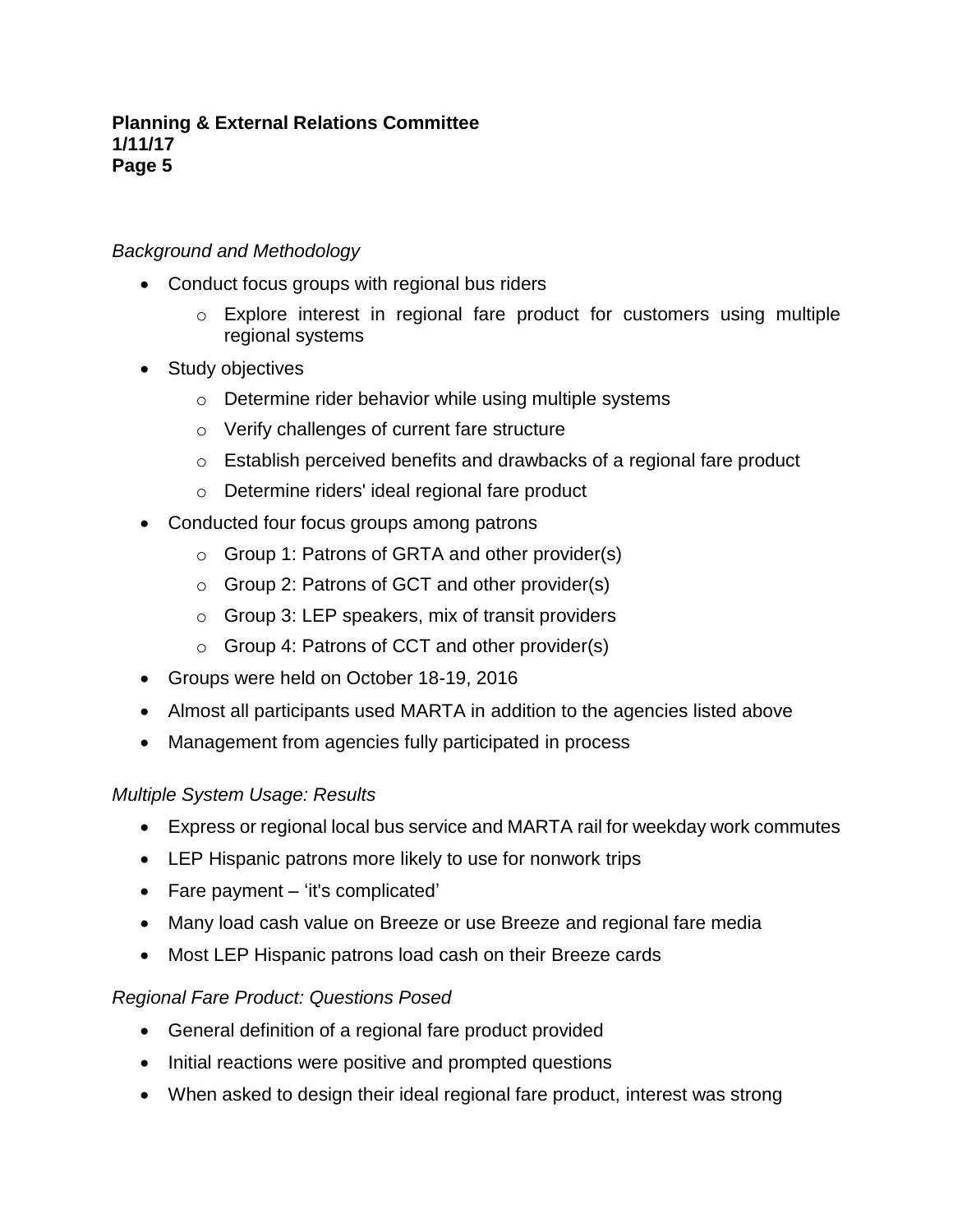## *Branding Suggestions*

- Respondents began their discussion about the regional fare product by suggesting names
- Suggestions included:
	- o PTP (Public Transportation Pass)
	- o One Fare
	- o U Pass (Universal Pass)
	- o Georgia Transit Pass
	- o Regis
	- o AI (All Inclusive) Pass
	- o Zippy Pass
	- o One Pass or Metro One Pass
	- o Multi Pass
	- o EZ Access Pass
	- o Metro Card
	- o Multi Use

## *Pricing Considerations*

- Focus groups had trouble agreeing on attractive, realistic prices for regional fare
- Agreed that price should not be higher than what they currently pay
- Suggestions included:
- \$5 per round trip for local routes and rail
- \$7 to \$9 for round trip on Xpress with local bus or rail
- \$80 to \$100 for a monthly pass
- Other important price considerations
- All Xpress fares should be the same
- Purchase of round trip should provide 1-day unlimited use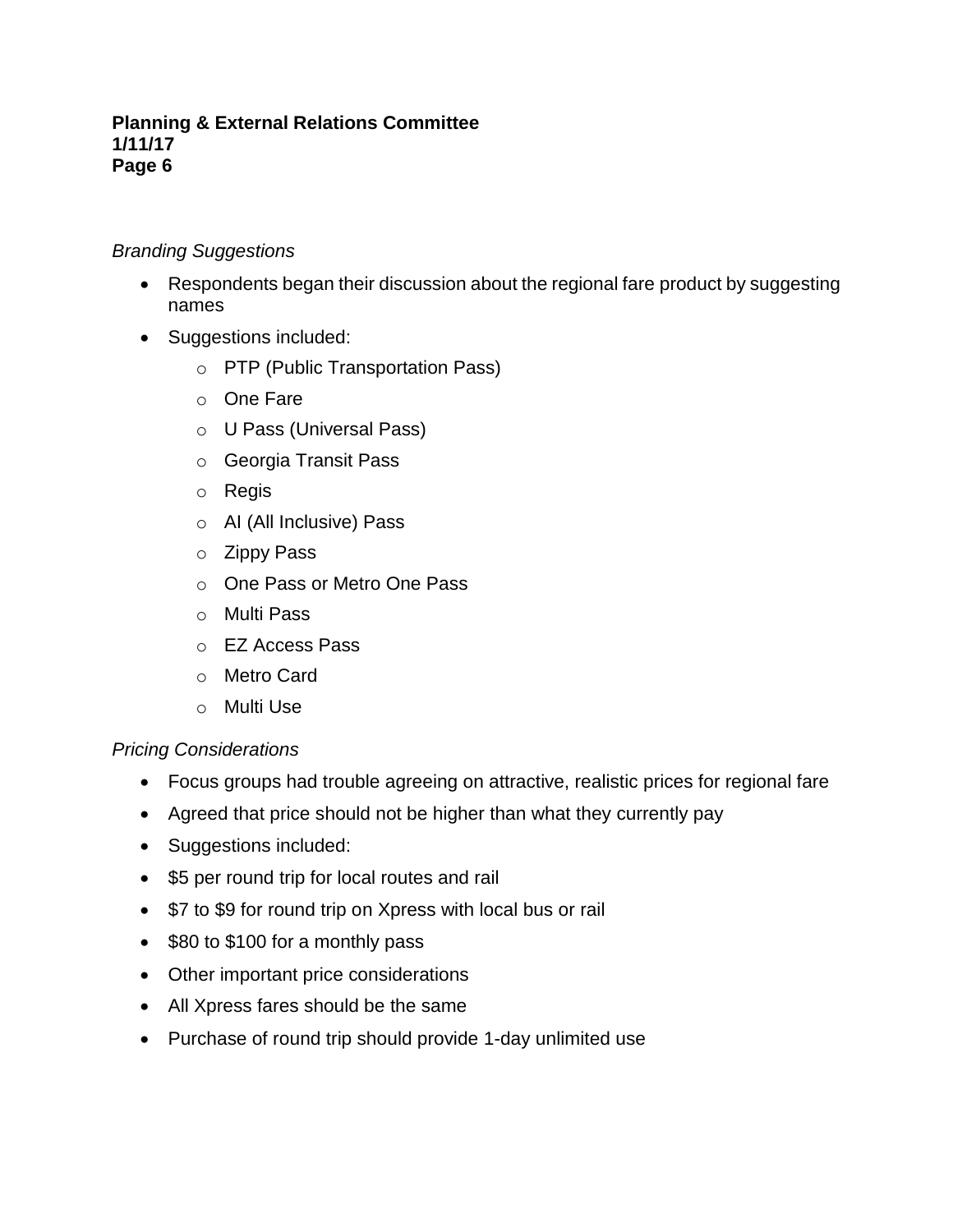## *The Ideal Regional Fare Product*

- A tiered system
- Within each tier, seamless travel on all Atlanta metro transit
- Create method to purchase fare immediately on-line
- Deep discounts on Uber and Lyft for regional travelers
- Include all of the trip and time passes
- Offer a rewards program

## *Key Takeaways*

- Paying fare is complicated
- Fare product with seamless travel through region needed
- Regional products access to all
- Standard fare
- First/last mile solutions needed
- Additional research required to test pricing options

Mr. Durrett said the Atlanta Streetcar is missing from this. He added that at some point he would like staff to explore that relationship.

Ms. Smith said most streetcar riders are visitors and use is different from peak times of streetcar use in other cities.

Mr. Griffin asked how were participants chosen.

Ms. Smith said MARTA's research team went out to bus stops and asked customers if they would like to participate. The customers were then fully vetted to ensure that they were qualified to participate.

Mr. Griffin asked who will review the results and make determinations.

Ms. Smith said RTC will – the request came from the Committee.

Mr. Parker said the good news is that the Breeze card provides about 90% of what is needed. MARTA has worked through the most complicated part. He added that it may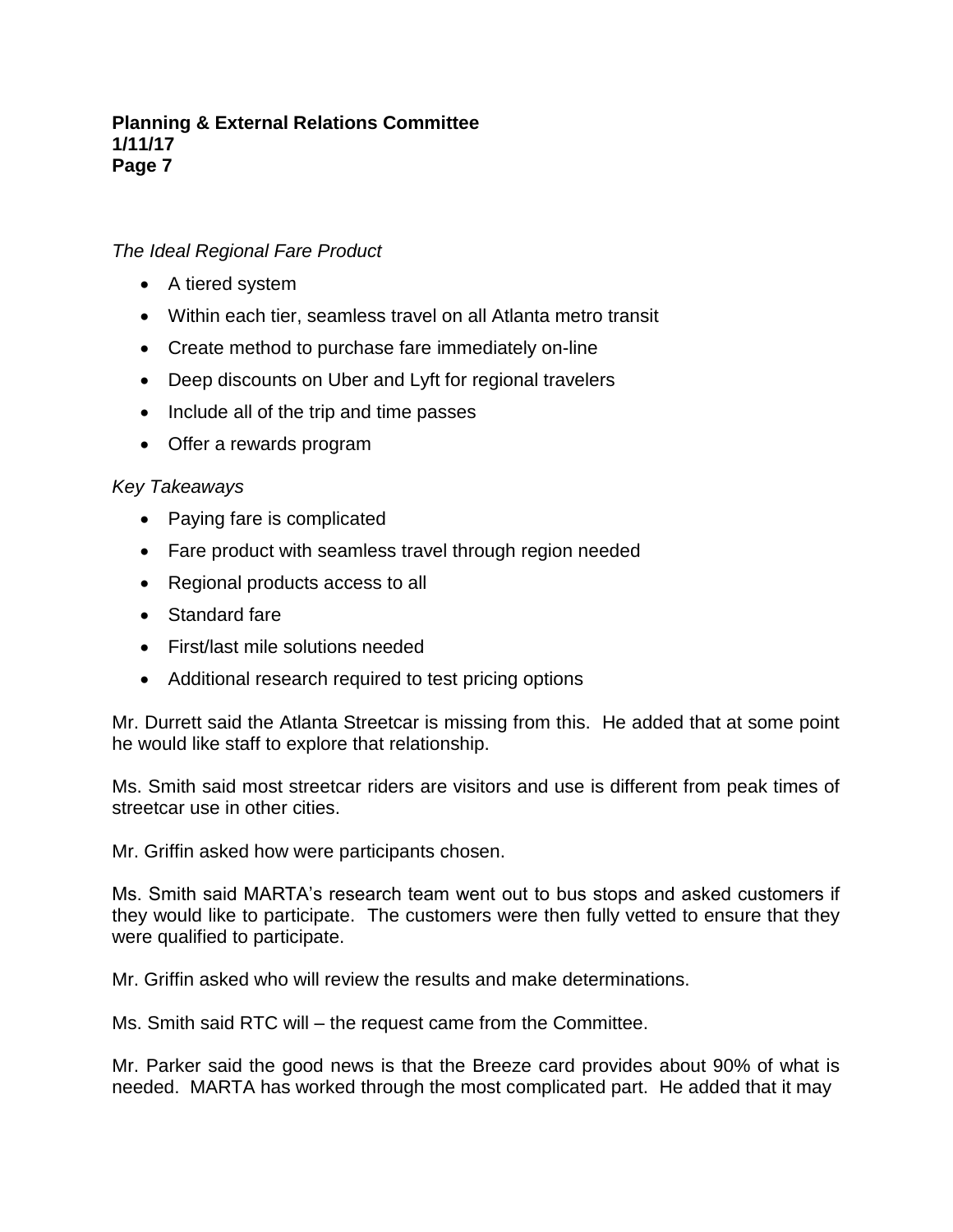become more of an issue when expansion happens; however, there is no need for customers to pay three different entities.

Mr. Pond asked what is the timeline.

Mr. Parker said within two years riders will see real uniformity.

Mr. Durrett asked how many people participated in the focus groups.

Ms. Smith said 40 people participated – 10 per group. The next round will include quantitative assessments, and staff will provide those statistics to the Board.

## **Other Matters**

Mrs. McClendon announced the following events:

 $\geq$  January 13<sup>th</sup> – 4:00 - 6:30 p.m.

DeKalb CEO Thurmond Swearing-In Ceremony – Maloof Auditorium

 $\geq$  January 17<sup>th</sup> – 2:00 - 3:30 p.m.

Clayton County Technical Advisory Committee – MARTA

- MARTA Listening Sessions Atlanta Half Penny
	- o January 18<sup>th</sup>
		- $\blacksquare$  11:00 a.m. MARTA HQ
		- $\blacksquare$  7:00 p.m. MARTA HQ
	- o January 19<sup>th</sup>
		- 11:00 a.m. City of Atlanta Old Council Chambers
		- 7:00 p.m. City of Atlanta Old Council Chambers
- $\geq$  January 19<sup>th</sup> 11:30 a.m.

Fulton County State of the County Address – GWCC, Bldg. C

- $\triangleright$  Public Hearings for April Service Modifications
	- o Community Exchange 6-7pm; Public Hearing 7pm
		- Mon., January 23rd Fulton County Assembly Hall
		- Tues., January 24th Clayton County Commission Chambers